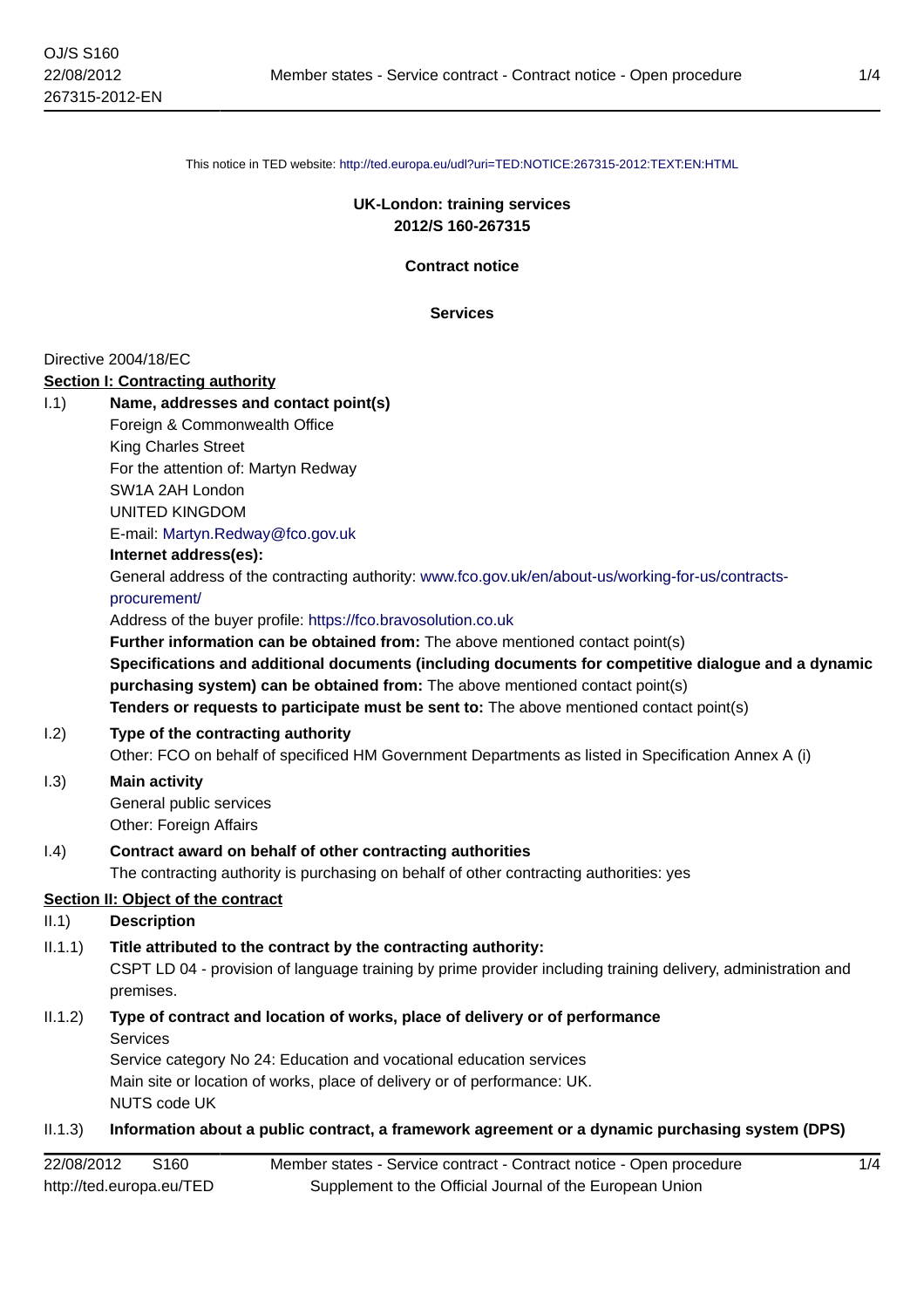|          | The notice involves a public contract                                                                                                                                                                                                                                                       |
|----------|---------------------------------------------------------------------------------------------------------------------------------------------------------------------------------------------------------------------------------------------------------------------------------------------|
| II.1.4)  | Information on framework agreement                                                                                                                                                                                                                                                          |
| II.1.5)  | Short description of the contract or purchase(s)<br>The foreign & commonwealth office is the lead department for a HM Government requirement for the provision<br>of language training including language delivery, administration services and the provision of premises.                  |
| II.1.6)  | <b>Common procurement vocabulary (CPV)</b><br>80500000, 80510000, 80000000                                                                                                                                                                                                                  |
| II.1.7)  | <b>Information about Government Procurement Agreement (GPA)</b><br>The contract is covered by the Government Procurement Agreement (GPA): yes                                                                                                                                               |
| (1.1.8)  | Lots<br>This contract is divided into lots: no                                                                                                                                                                                                                                              |
| 11.1.9)  | <b>Information about variants</b><br>Variants will be accepted: no                                                                                                                                                                                                                          |
| II.2)    | Quantity or scope of the contract                                                                                                                                                                                                                                                           |
| II.2.1)  | <b>Total quantity or scope:</b><br>Estimated value excluding VAT:<br>Range: between 5 000 000 and 10 000 000 GBP                                                                                                                                                                            |
| II.2.2)  | Information about options<br>Options: yes<br>Description of these options: 3 year contract with option for $1 + 1$ extension                                                                                                                                                                |
| II.2.3)  | <b>Information about renewals</b>                                                                                                                                                                                                                                                           |
| II.3)    | Duration of the contract or time limit for completion<br>Duration in months: 36 (from the award of the contract)                                                                                                                                                                            |
|          | Section III: Legal, economic, financial and technical information                                                                                                                                                                                                                           |
| III.1)   | <b>Conditions relating to the contract</b>                                                                                                                                                                                                                                                  |
| III.1.1) | Deposits and guarantees required:<br>The Authority reserves the right to require a Parent Company Guarantee and / or Contract Performance<br>Bond.                                                                                                                                          |
| III.1.2) | Main financing conditions and payment arrangements and/or reference to the relevant provisions<br>governing them:<br>Fixed price contract with payments made monthly in arrears. The Authority will settle correctly worded and<br>adequately supported invoices within 30 days of receipt. |
| III.1.3) | Legal form to be taken by the group of economic operators to whom the contract is to be awarded:<br>Joint & Several Liability.                                                                                                                                                              |
| III.1.4) | <b>Other particular conditions</b><br>The performance of the contract is subject to particular conditions: no                                                                                                                                                                               |
| III.2)   | <b>Conditions for participation</b>                                                                                                                                                                                                                                                         |
| III.2.1) | Personal situation of economic operators, including requirements relating to enrolment on professional<br>or trade registers<br>Information and formalities necessary for evaluating if the requirements are met: Suppliers instructions how to                                             |

lecessary tor evaluating if the requirements are met: Suppliers instructions how to express interest in this tender: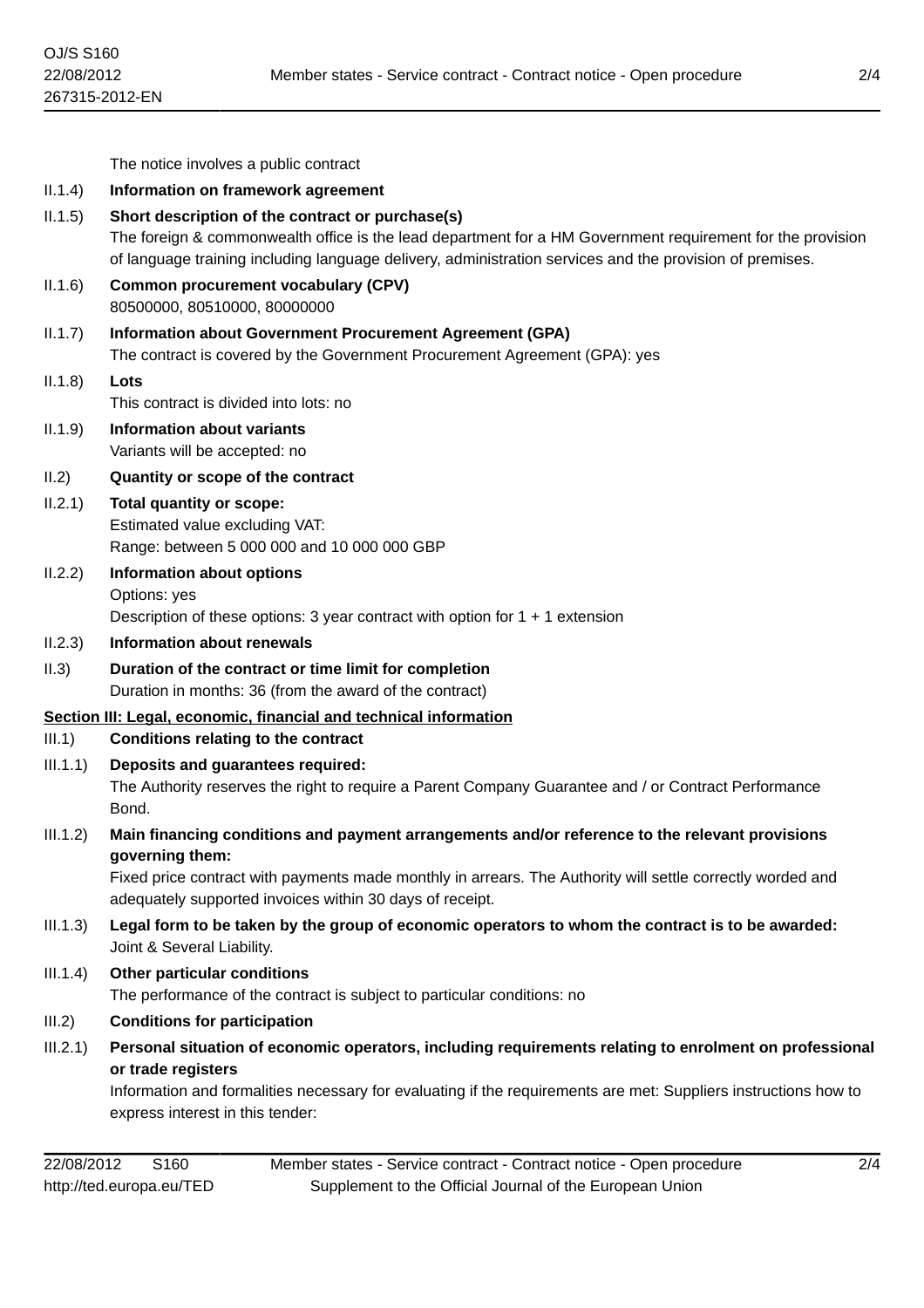1. Register your company on the eSourcing portal (this is only required once) - Browse to the eSourcing Portal: <https://fco.bravosolution.co.uk> and click the link to register - Accept the terms and conditions and click 'continue' - Enter your correct business and user details - Note the username you chose and click 'Save' when complete - You will shortly receive an email with your unique password (please keep this secure);

2. Express an Interest in the tender - Login to the portal with the username/password - Click the 'PQQs / ITTs Open To All Suppliers' link. (These are Pre-Qualification Questionnaires or Invitations to Tender open to any registered supplier) - Click on the relevant PQQ/ ITT to access the content. - Click the 'Express Interest' button at the top of the page. - This will move the PQQ /ITT into your 'My PQQs/ My ITTs' page. (This is a secure area reserved for your projects only) -You can now access any attachments by clicking 'Buyer Attachments' in the 'PQQ/ ITT Details' box;

3. Responding to the tender - Click 'My Response' under 'PQQ/ ITT Details', you can choose to 'Create Response' or to 'Decline to Respond' (please give a reason if declining) - You can now use the 'Messages' function to communicate with the buyer and seek any clarification - Note the deadline for completion, then follow the onscreen instructions to complete the PQQ/ ITT - There may be a mixture of online & offline actions for you to perform (there is detailed online help available) You must then submit your reply using the 'Submit Response' button at the top of the page. If you require any further assistance please consult the online help, or contact the eTendering help desk.

### III.2.2) **Economic and financial ability**

Information and formalities necessary for evaluating if the requirements are met: See ITT (invitation to tender).

Minimum level(s) of standards possibly required: See ITT (invitation to tender).

#### III.2.3) **Technical capacity**

Information and formalities necessary for evaluating if the requirements are met: See ITT (invitation to tender). Minimum level(s) of standards possibly required: See ITT (invitation to tender).

- III.2.4) **Information about reserved contracts**
- III.3) **Conditions specific to services contracts**
- III.3.1) **Information about a particular profession**
- III.3.2) **Staff responsible for the execution of the service**

### **Section IV: Procedure**

- IV.1) **Type of procedure**
- IV.1.1) **Type of procedure**
	- Open
- IV.1.2) **Limitations on the number of operators who will be invited to tender or to participate**
- IV.1.3) **Reduction of the number of operators during the negotiation or dialogue**
- IV.2) **Award criteria**

#### IV.2.1) **Award criteria**

The most economically advantageous tender in terms of the criteria stated in the specifications, in the invitation to tender or to negotiate or in the descriptive document

# IV.2.2) **Information about electronic auction**

An electronic auction will be used: no

# IV.3) **Administrative information**

22/08/2012 S160 http://ted.europa.eu/TED Member states - Service contract - Contract notice - Open procedure Supplement to the Official Journal of the European Union